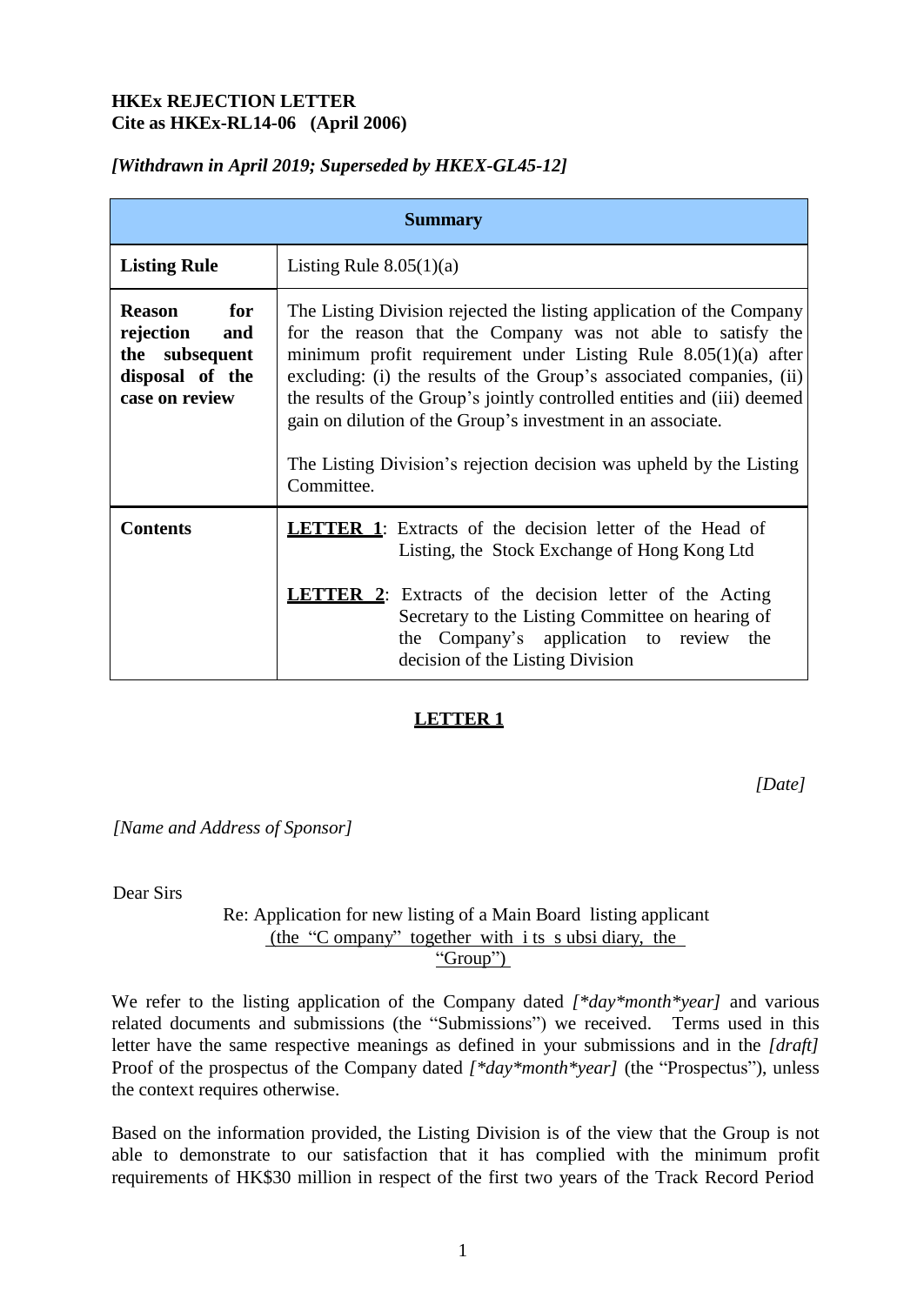*([comprising Year 1, Year 2 and Year 3])* under Rule 8.05(1)(a) and therefore has decided to reject the listing application of the Company. The analysis and conclusion of the Listing Division have been set out below.

### **1. Relevant facts**

1.1 *The Group's business*

The Group's business focuses on acting as arranger and agent of structured finance solutions, such as syndicated commercial loans and tax leases. It is also engaged in direct investment in *[certain categories of real and personal properties and other distressed assets] ("[Direct Investment Assets]")* through the establishment of investment funds, and in administering and monitoring such investment portfolios on a non-discretionary basis.

1.1.1 Pages *[\*]* of the Prospectus describe the Group's business model as follows:

*"*The *[Company's]* business model is to earn:

- **F** Arrangement fees, fees from structuring and arranging debt finance;
- Administrative fees, performance fees, and performance bonuses and brokerage commissions from distressed assets investment business; and
- Interest income and capital gains from proprietary investments in *[Direct*] *Investment Assets]*."
- 1.1.2 It is noted from the Accountants' Report of the Prospectus that:
	- (a) "These [associated companies] are undertakings over which the Group exercises significant influence, which is normally where the Group holds between 20% and 50% of the voting rights, or over which the Group exercises significant influence otherwise, but which it does not control".
	- (b) "Jointly controlled entities are collective investment schemes ("CISs") set up to invest in property development projects which are held for sale". The Group's attributable equity interests in these CISs ranged from approximately 3% to 40%.
	- (c) It is stated in Note 2(c) of the Accountants' Report that, "the Group's interests in jointly controlled entities are accounted for by the equity method". In addition, the Group's associates are accounted for using the equity method of accounting.

#### 1.2 *The Group's profits*

1.2.1 It is noted from the Prospectus the following: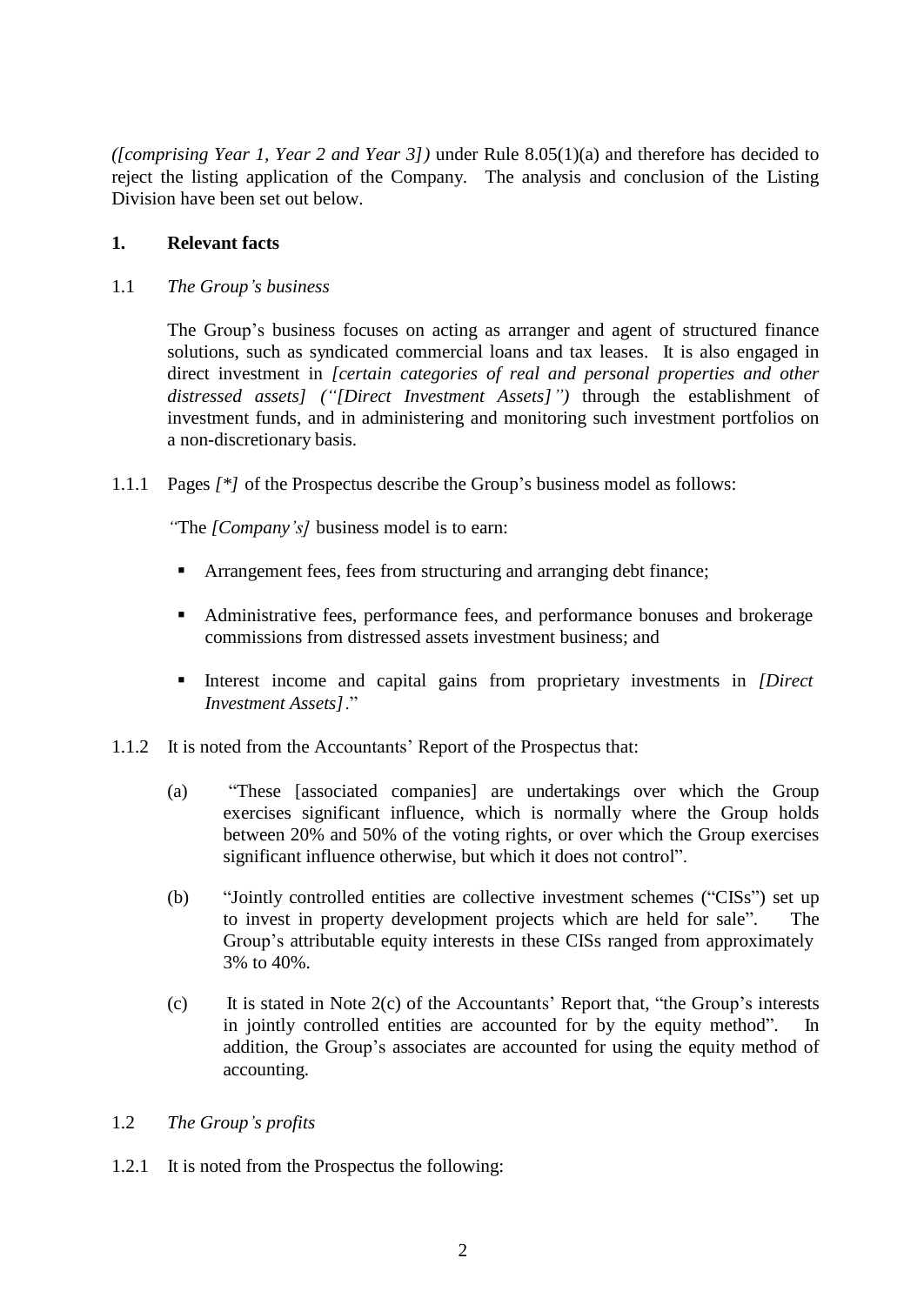|                                                        | [Year 1]   | [Year 2]   | [Year 3]   |
|--------------------------------------------------------|------------|------------|------------|
|                                                        | [HK\$'000] | [HK\$'000] | [HK\$'000] |
| The Group's profits presented in the accountants'      | [19,000]   | [27,000]   | [62,000]   |
| report                                                 |            |            |            |
| Items included in the Group's profits:                 |            |            |            |
| Share of results of associates after tax               |            | [4,500]    | [16,000]   |
| Share of results of jointly controlled entities        | [3,000]    | [2,500]    |            |
| Deemed gain on dilution of investment in an associate  |            | [11,000]   |            |
| (Note 1)                                               |            |            |            |
| Profits after exclusion of the above items $-HK$^2000$ | [16,000]   | [9,000]    | [46,000]   |

*Note 1: The deemed gain on dilution of investment in an associate arose from the issue of new shares by [Entity X] in [Year 2] which resulted in dilution of the Group's interest in [Entity X] from 100% to [approximately 45%].*

## **2. Applicable Listing Rules and Guidance**

- 2.1 Rule 8.05(1) requires a new applicant to have a three-year trading record under substantially the same management and ownership. The Rule specifically provides that the specified minimum profit level (i.e. profit of not less than HK\$20 million in the most recent year and HK\$30 million in aggregate in the two preceding years) must be met by "*the issuer, or its group (excluding any associated companies and other entities whose results are recorded in the issuer's financial statements using the equity method of accounting)".*
- 2.2 Rule 8.05(1)(a) also states that "*The profit mentioned above should exclude any income or loss of the issuer, or its group, generated by activities outside the ordinary and usual course of its business".*
- 2.3 In the Consultation Conclusions on Proposed Amendments to the Listing Rules relating to Initial Listing Criteria and Continuing Listing Obligations issued by the Exchange in January 2004 (the "Consultation Conclusions"), the following comments were made on the calculation of profits under Rule 8.05(1) in the case of associated companies and jointly controlled entities:
	- *33. We have maintained our current policy that such post-tax profits should exclude any income generated by activities outside the ordinary and usual course of business, as well as the results of associated companies.*
	- *34. Given our requirement to demonstrate ownership continuity and control for at least the most recent financial year in the track record period, the results of associated companies should be excluded from the calculation of post-tax profits, as the listing applicant does not have control over these companies.*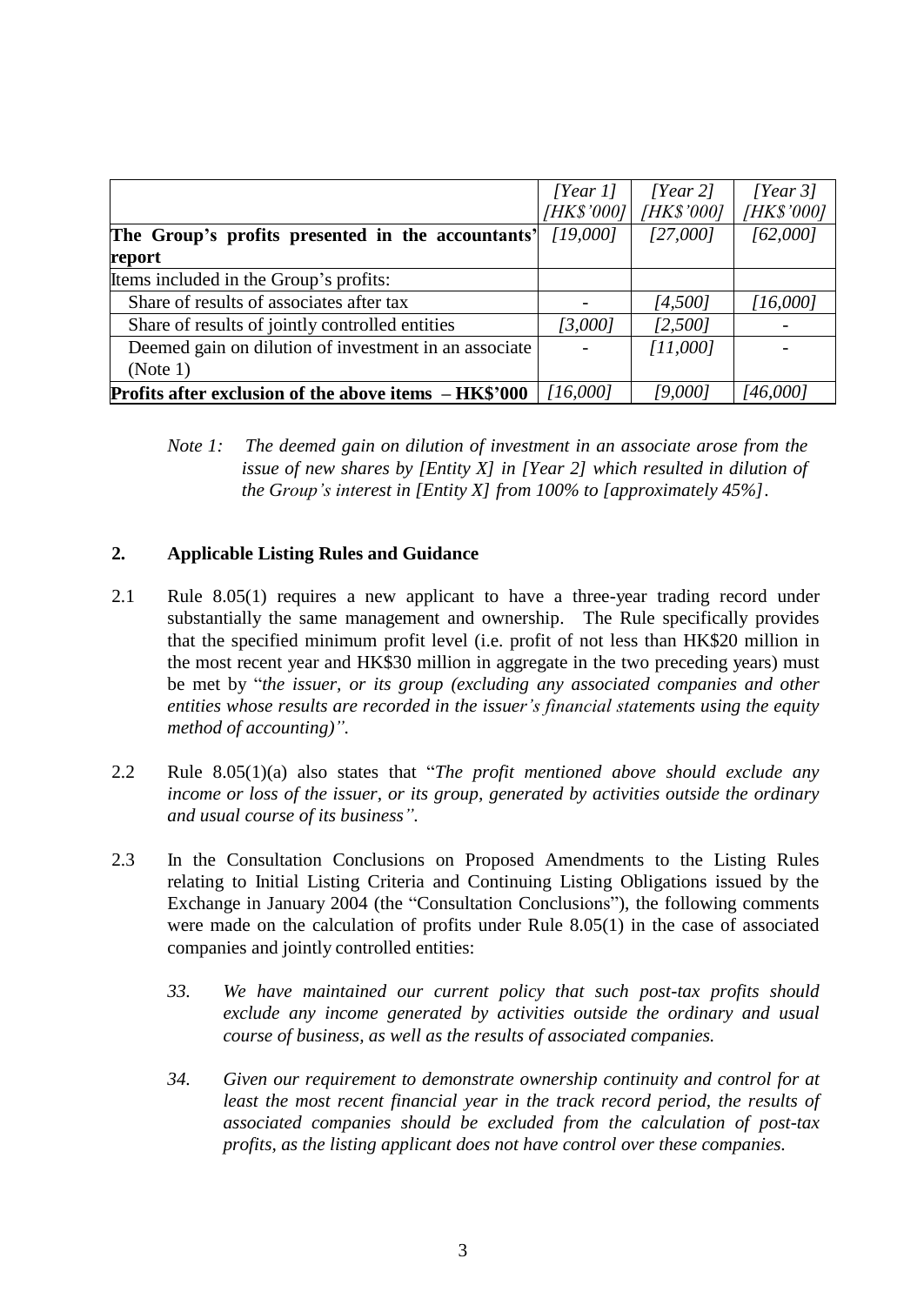- *35. In the case of joint ventures under control restrictions or jointly controlled companies, there exist a number of operational issues, such as whether and how they are to be accounted for in the accounts of listing applicants, and whether the listing applicants have "negative control" in the form of the power of veto over certain key areas of operations. For the purposes of determining the appropriate treatment of the results of these entities, we consider that a separate review should be conducted. In the meantime pending the outcome of such a review, we have maintained our existing policy that the results of these entities (over which the listing applicants have not been able to demonstrate "control") are to be excluded from the calculation of post-tax profits.*
- 2.4 In the Frequently Asked Questions on Rule Amendments relating to Corporate Governance and Listing Criteria Issues issued by the Exchange on 31 March 2004, a question was raised on how the results of a jointly controlled entity which has been accounted for by the proportional consolidation method under International Auditing Standards should be treated. The Exchange replied in question 17 that "normally, results of jointly controlled entities will be excluded for the purposes of Rule 8.05, unless the issuer can demonstrate positive control over the entities".

#### **3. Issues**

Whether, in light of the above results attributable to associates and jointly controlled entities, and deemed gain on dilution of investment in an associate, the Group complies with the profit requirements under Rule 8.05(1)(a).

#### **4. Sponsor's submissions**

- 4.1 The Sponsor's submission dated *[\*]*stated that:
	- (a) The act of investing in the "associate" (and realization) is in the ordinary and usual course of business of the Group and the Group's business is structured in such a way that much of its investments are associated companies. Hence, the elimination of results of associates does not apply to the current situation. Similarly, the results of jointly controlled entities should also not be excluded as they are investment returns.
	- (b) The acquisition and sale of defaulted loans and *[assets]* are often transacted at the level of an investment holding company, such as *[Fund A]* or *[Fund B]* for the purposes of ease of transfer, tax liability management and limiting risk exposure.
	- (c) Pages *[\*]* of the Prospectus state that the funds are held through investment vehicles (i.e. associated companies) which are held by a charitable trust to ensure the funds functions as a whole as an independent entity in accordance with recognized corporate principles.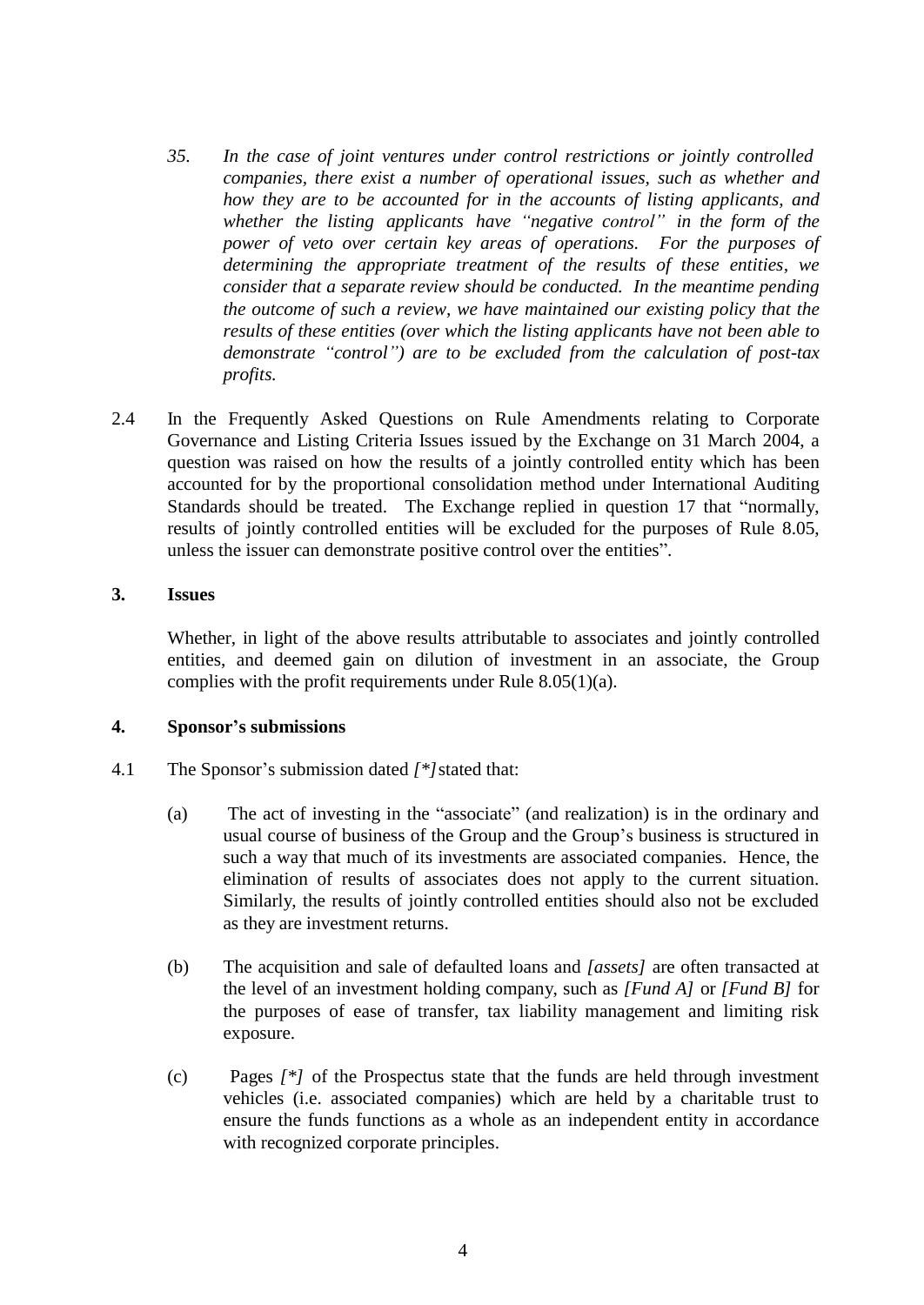- 4.2 The Sponsor's submission dated *[\*]* further elaborated, among other things, the following:
	- (a) Such income [share of results from jointly controlled entities] represented realized investment returns of *[Entity X]* from its jointly controlled entities engaged in real estate investment. It is submitted that the share of results of jointly controlled entities should be included and not excluded for calculation of the Group's net profits in terms of Rule 8.05(1) of the Listing Rules.
	- (b) The deemed gain on disposal of an associate arose from the issue of new shares by *[Entity X]* that diluted the Group's interest in *[Entity X]* from 100% to *[approximately 45%]* in *[the middle of Year 2]*. The share issue was a genuine fund raising exercise as new funds were raised. The amount of deemed gain on disposal was recorded when *[Entity X]* technically turned, upon the above share issue, from a subsidiary to an associated company of the Company, and did not directly arise from any associated companies and other entities whose results are recorded in the Group's financial statements using the equity method of accounting. On this basis, the deemed gain on disposal of *[Entity X]* should be included, rather than excluded, for the purpose of the profit test under Rule 8.05(1).

#### **5. Division's Analysis**

- 5.1 The Listing Division considers the profit requirement under Rule 8.05(1)(a) to be a question of fact. In particular, the Listing Division considers whether the Group is able to fulfill the minimum profit requirement without relying on:
	- (a) the results of associated companies and other entities (including jointly controlled entities) whose results are recorded in the Group's financial statements using the equity method of accounting; and
	- (b) profit from activities conducted outside the Group's ordinary and usual course of business.

#### *Share of results of associates and jointly controlled entities*

- 5.2 Rule 8.05(1) requires that the profit of the issuer and subsidiary, excluding any associated companies and other entities whose results are recorded in the issuer's financial statements using the equity method of accounting, to meet the minimum profit requirement. The Consultation Conclusions also clarifies the Division's existing policy to exclude the results of jointly controlled entities from the profits test under Rule 8.05(1).
- 5.3 Rule 8.05(1) contemplates that the new applicant must exercise positive and effective control over its business, and accordingly, refers to the group, which is defined to include the issuer and its subsidiaries (over which it would have control), and excludes its associates and other entities whose results are equity accounted for. The existing policy of the Exchange is also reiterated in the Consultation Conclusions, which stated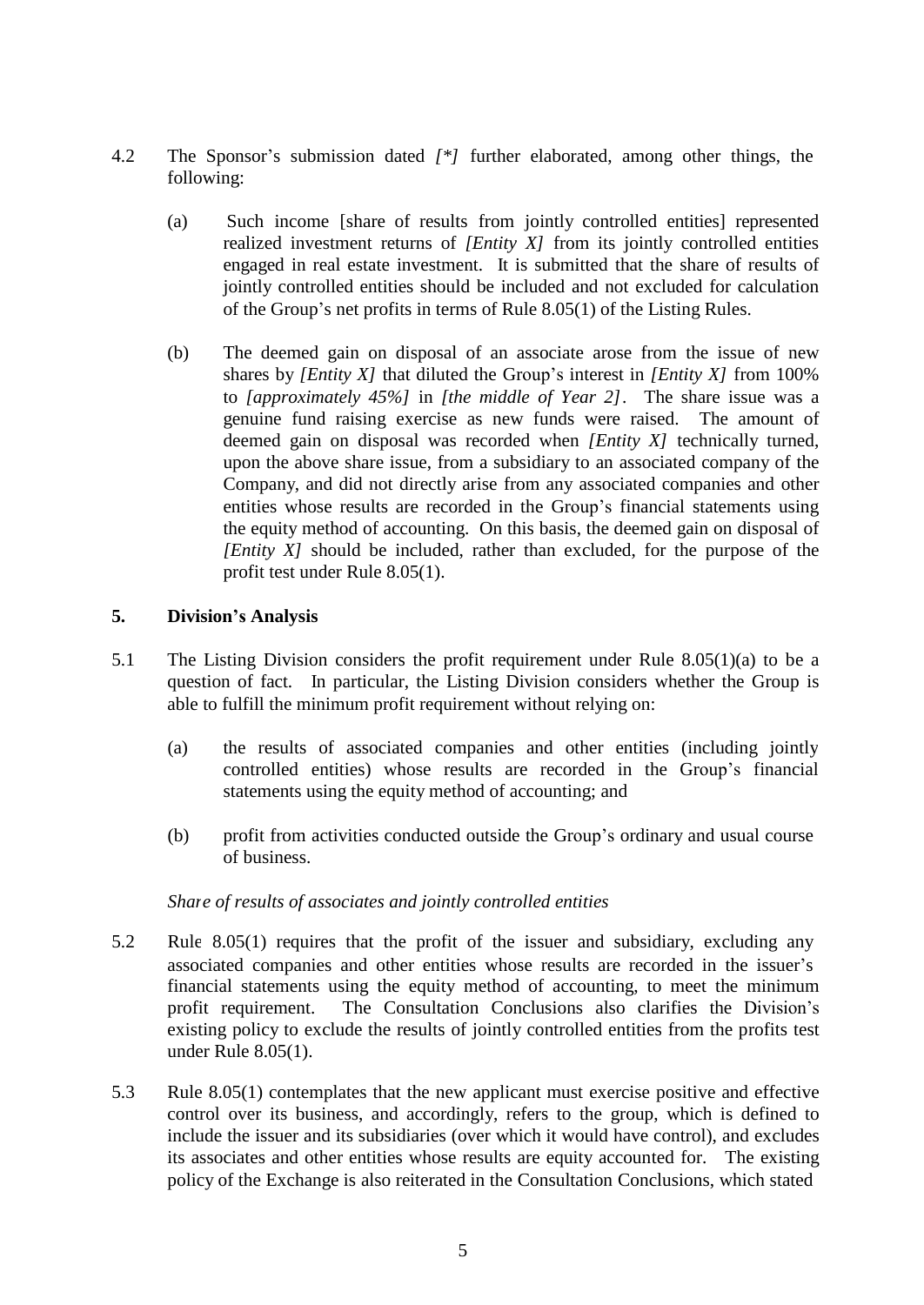that the results of entities (both associated companies and jointly controlled entities) over which the new applicants have not been able to demonstrate control are to be excluded from the calculation of post-tax profits. While not explicitly stated in the Consultation Conclusion, it is the view of the Listing Division that this position would apply to the share of results of the associates and the jointly controlled entities of the Group which have been equity accounted for, regardless of whether or not such results are realized investment returns as a result of distributions by the jointly controlled entities.

5.4 Having considered the Sponsor's submissions, it is the Listing Division's view that the clear statements in the Consultation Conclusions should prevail, notwithstanding the views of the Sponsor. Accordingly, the share of results of associates after tax and the jointly controlled entities must be excluded from the Group's track record for purpose of considering the minimum profit requirement under Rule  $8.05(1)(a)$ .

*Deemed gain on dilution of investment in an associate (the "Deemed Gain")*

- 5.5 The Group describes itself as a structured finance arrangement and direct investment firm, whose business model is to earn arrangement fees from structuring and arrangement debt finance, administrative and performance fees from its assets investment business, and interest income and capital gains from proprietary investments in *[Direct Investment Assets]*.
- 5.6 The Listing Division notes that the issue of new shares is part of the Group's capital fund raising activity. It is described on page [\*] of the Prospectus that "*[in the middle of Year 2]*, *[Entity X]* raised *[approximately US\$8 million]* in shareholders' equity capital from a number of independent third party investors as part of its strategic expansion. The *[Company's]* shareholding interest was diluted to *[approximately 45%]* as a result." It is also stated in the Sponsor's submission dated *[\*]* that this dilution gave rise to a deemed gain on dilution which is a one off gain and not in the ordinary and usual course of business of the Group.
- 5.7 It is the Division's view that the Deemed Gain represents unrealized gain resulting from the Group's capital fund raising activities, rather than gain generated from activities within the ordinary and usual course of its business. On this basis, profit from the Deemed Gain should be excluded from the profit test under Rule 8.05(1)(a) as the profit did not arise from the Group's usual and ordinary course of business.

*Adjusted profit figures for purposes of Rule 8.05*

5.8 After exclusion of the Group's share of results of associates after tax, its share of results of jointly controlled entities, and the deemed gain on dilution of investment in an associate from its profit, the aggregate profit of the Group for the first two years and the final year of its Track Record Period were approximately *[HK\$25,000,000]*  and *[over HK\$45,000,000]* respectively.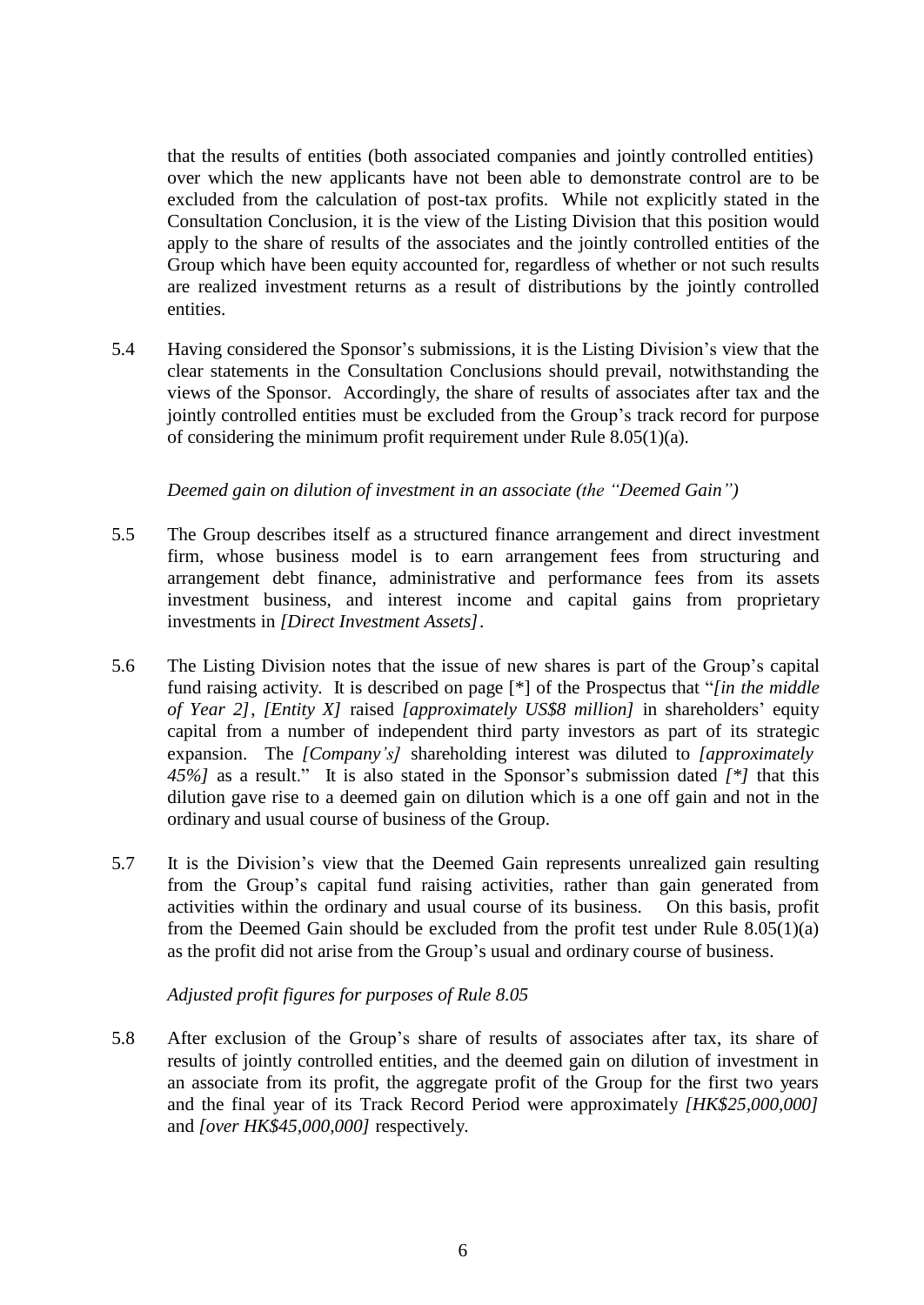#### **6. Conclusion**

6.1 On the basis of the Listing Division's analysis set forth above, the Group is not able to satisfy the minimum profit requirement of HK\$30 million in aggregate in respect of the first two years of the Track Record Period under Rule 8.05(1)(a) of the Listing Rules. Therefore, the Listing Division has decided to reject the listing application of the Company.

### *[Portion of Letter Purposely Omitted]*

Pursuant to Listing Rule 2B.05(1), the Company has the right to have this decision reviewed by the Listing Committee.

*[Portion of Letter Purposely Omitted]*

Yours faithfully, For and on behalf of The Stock Exchange of Hong Kong Limited

*[Signed]*

Head of Listing

\*\*\*\*\*\*\*\*\*\*\*\*\*\*\*\*\*\*\*\*\*\*\*\*\*\*\*\*\*\*\*\*\*\*\*\*\*\*\*\*\*\*\*\*\*\*\*\*\*\*\*\*\*\*\*\*\*\*\*\*\*\*\*\*\*\*\*\*\*\*\*\*\*\*\*

# **LETTER 2**

*[Name and Address of Sponsor]*

*[Date]*

Dear Sirs,

Re: Review Hearing of the Listing Committee (the "Review Hearing") regarding the Company Date of the Review Hearing: *[\* day\* month \* year]*

On *[\*day\*month\*year]*, the Listing Committee of The Stock Exchange of Hong Kong Limited conducted a review hearing (the "Review Hearing") to consider an application from the Company for a review of the decision of the Listing Division set out in *[LETTER 1]*  dated *[\* day\*month\* year]*, (the "Decision").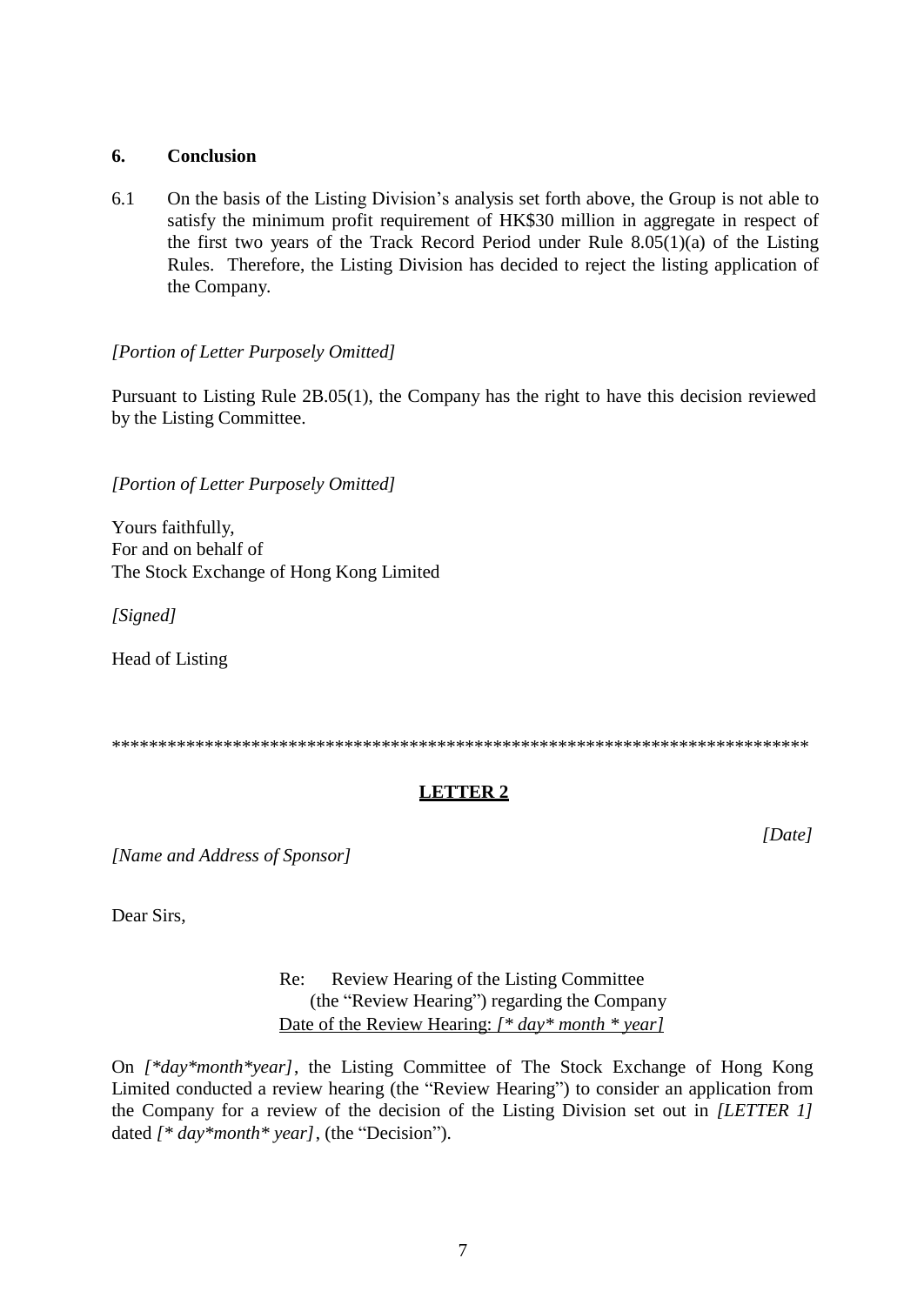The Review Hearing was conducted before the Listing Committee comprising *[names of members purposely omitted]* (the "Committee").

*Note: Terms and expressions used and defined in the written submission of the Listing Division shall have the same meanings when used herein unless otherwise defined.*

### **Decision**

The Committee considered the submissions (both written and oral) made by the Company and the Listing Division. The Committee decided to uphold the Decision to reject the Company's listing application.

### **Reasons**

The Committee arrived at its decision for the following reasons:

- 1. The Group's business in jointly controlled entities, which ranged from approximately 3% to 40% were held via *[Entity X]* at the material times, i.e. from the beginning of the track record period until *[the middle of Year 2]*;
- 2. Rule 8.05(1) excluded the results of the Group's associated companies and other entities whose results were recorded in the Group's financial statements using the equity method of accounting;
- 3. page *[\*]* of the Accountants' Report (appendix I to the Company's draft prospectus) set out the Group's accounting policy relating to jointly controlled entities. It stated that the Group's interests in jointly controlled entities, comprising a significant interest in investment funds which were contractually jointly controlled, were accounted for by the equity method of accounting. Further*, [the Company's legal adviser ]* also submitted at the Review Hearing that the funds has as a matter of accounting treatment been equity accounted for;
- 4. page *[\*]* of the Accountants' Report provided that the Group's share of results from jointly controlled entities of *[Year 1]* and *[Year 2]* were in the sums of approximately *[HK\$3 million]* and *[HK\$25 million]* respectively. Such sums, which were equity accounted for, would therefore not be recognized under Rule 8.05(1); and
- 5. after excluding the share of results of jointly controlled entities for *[Year 1]* and *[Year 2]*, the aggregate profit of the Group was approximately *[HK\$25,000,000]* which fell short of the requirements of Rule  $8.05(1)(a)$ . Its application for listing was hence rejected.